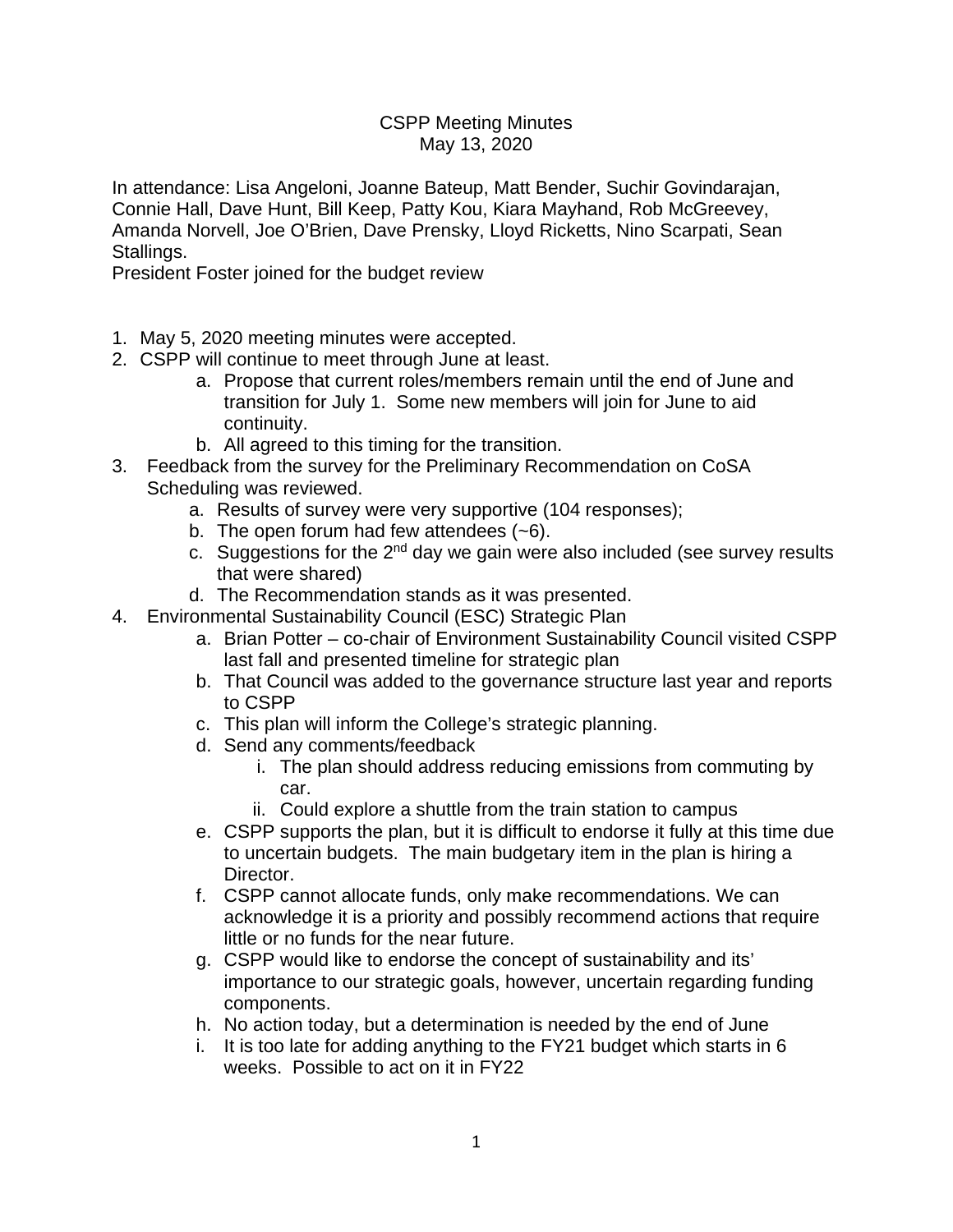- 5. Budget Presentation, President Foster and Treasurer Ricketts (some highlights will be noted below)
	- a. This is an expedited budget presentation; the presentation is still evolving so once all reviews are done, President Foster will share it widely.
	- b. Most on CSPP have seen the presentation in some form through other channels/presentations
	- c. There are still 3 plans with a set of assumptions, drivers and levers.
	- d. TCNJ will use some portion of the reserves; must keep 6 months of operating budget in reserve
	- e. Housing income is based on single room occupancy only for all scenarios
	- f. The best case scenario still leaves a 4 million dollar gap
		- i. All vacant positions are on hold
		- ii. Scholarship support increases
		- iii. There will still be some strategic investment
		- iv. No salary increase for non-unit employees
		- v. State contract controls salary and raises for union employees
	- g. Second level scenario leaves 8 million dollar gap
		- i. Add lower enrollment
		- ii. Expense management must save 12.5 million
	- h. Worst case scenario has gap of 32.6 million.
		- i. 100% remote; no on campus housing will mean a loss of 36 million in revenue.
		- ii. Asset renewal also gone as this is funded by housing revenue
		- iii. Expense management of 15 million
	- i. The extent of contracting the budgets for each case are 6.2, 7.8 and 18.3%. In higher ed, anything over 5% means restructuring is recommended.
	- j. Additional levers:
	- k. Re-structure some debt and we may get some savings in the early years. Annual debt service is 26 million a year. Heavy in early years so one suggestion is to push some principle to later years. Could generate up to 14 mil in savings for next 5 years. These savings would go to strategic initiatives
	- l. Reserve a minimum of 6 mos of reserve (~100 million). So limits how much can be applied.
	- m. Expense management (does not require Board approval):
		- i. Assess what fundamentals we need to support our mission
		- ii. A rapid response is needed followed by a period of stabilization shift resources.
		- iii. Don't make decisions now that jeopardize the future. Transform now so that you remain viable.
	- n. Final budget plan due on June  $5<sup>th</sup>$  and it must be balanced; Treasurer is presenting all 3 budgets. NJ fiscal year have been moved back, the goal is to come in with balanced budget on time (June  $5<sup>th</sup>$ ).
	- o. Q&A
		- i. What are the long term implications of debt restructuring?